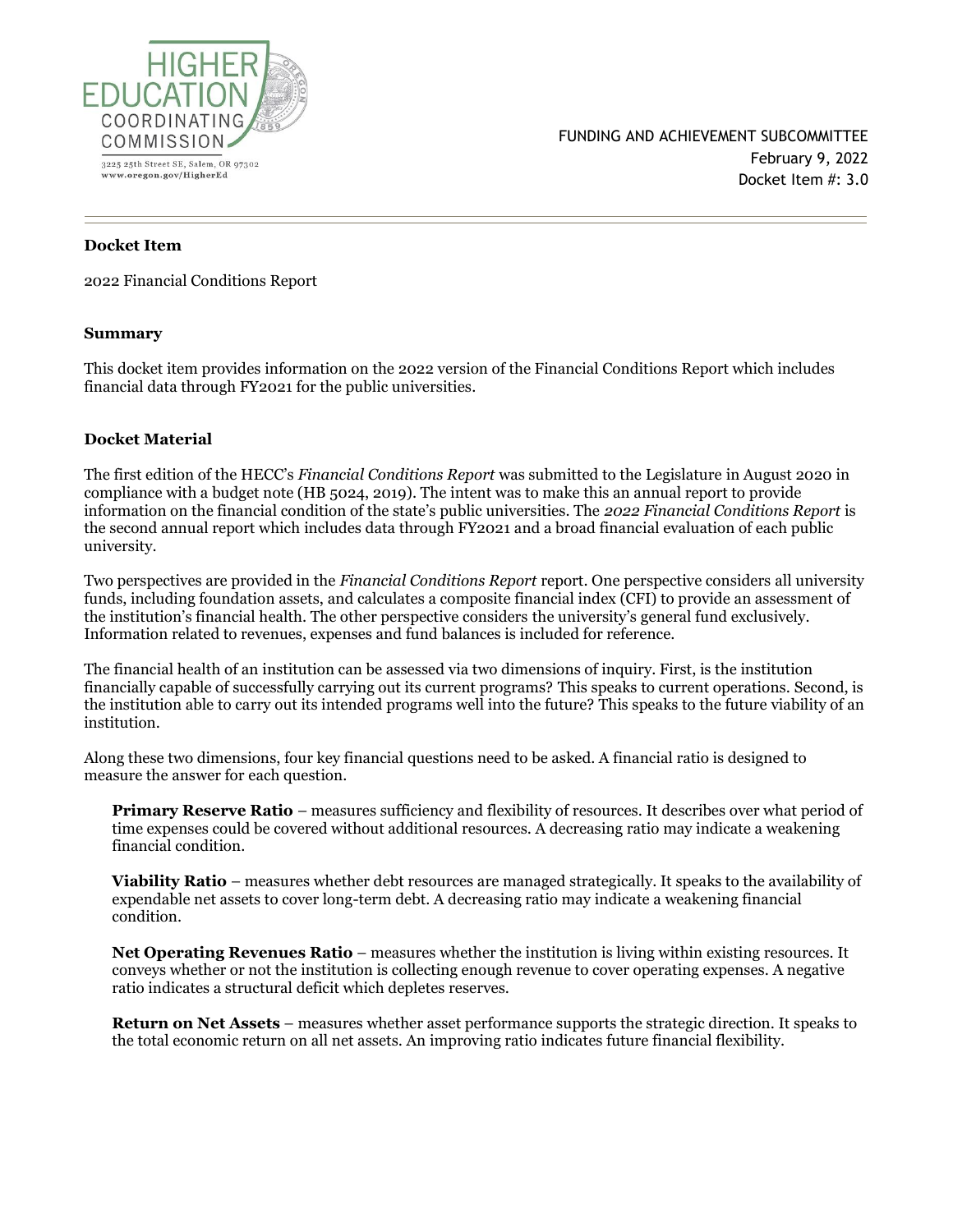The composite financial index (CFI) then combines the four ratios into a single score that attempts to quantify the overall financial well being of the institution. CFI scores do not have absolute precision and are best measured over time and with context. The four ratios are combined using a weighted approach in which 70% is devoted to future viability and 30% to current operations as noted below.

| <b>Components of the CFI</b> |     |  |  |  |  |
|------------------------------|-----|--|--|--|--|
| Primary Reserve Ratio        | 35% |  |  |  |  |
| <b>Viability Ratio</b>       | 35% |  |  |  |  |
| <b>Future Viability</b>      | 70% |  |  |  |  |
| Net Operating Revenues Ratio | 20% |  |  |  |  |
| <b>Return on Net Assets</b>  | 10% |  |  |  |  |
| <b>Current Operations</b>    |     |  |  |  |  |

CFI scores generally range from 1 to 10. The generally accepted threshold for viability is 3.0 or above. The scale of performance is noted below:



The *2022 Financial Conditions Report* includes calculations for the past five fiscal years from 2017 through 2021. Some of the institutions report these same ratios and the CFI for their governing boards. The calculations can differ slightly depending on the data used. The calculations in the report are based solely on audited financial statement information while institutions often use more granular data from internal accounting systems.

It is also important to note that changes in accounting practice can affect the calculations. Reporting for pensionrelated and other postemployment benefits (OPEB) liabilities has led to a reduction in expendable net assets leading to a reduction in the net operating revenues ratio. The additional liability is significant, accounting for approximately one-third of total, long-term liabilities. As a result, the CFI is reported with them and then adjusted to exclude them for comparison. The adjusted CFIs are summarized in the table below.

| <b>Summary of Adjusted CFI Calculations by Institution</b> |               |               |               |               |               |  |
|------------------------------------------------------------|---------------|---------------|---------------|---------------|---------------|--|
|                                                            | <b>FY2017</b> | <b>FY2018</b> | <b>FY2019</b> | <b>FY2020</b> | <b>FY2021</b> |  |
| <b>EOU</b>                                                 | 4.14          | 2.20          | 2.52          | 3.34          | 5.42          |  |
| <b>OIT</b>                                                 | 4.76          | 2.74          | 2.89          | 3.95          | 5.39          |  |
| OSU                                                        | 4.53          | 2.37          | 2.05          | 1.98          | 3.66          |  |
| <b>PSU</b>                                                 | 5.80          | 2.14          | 3.24          | 2.79          | 3.95          |  |
| SOU                                                        | 4.24          | 3.53          | 1.15          | 0.78          | 3.11          |  |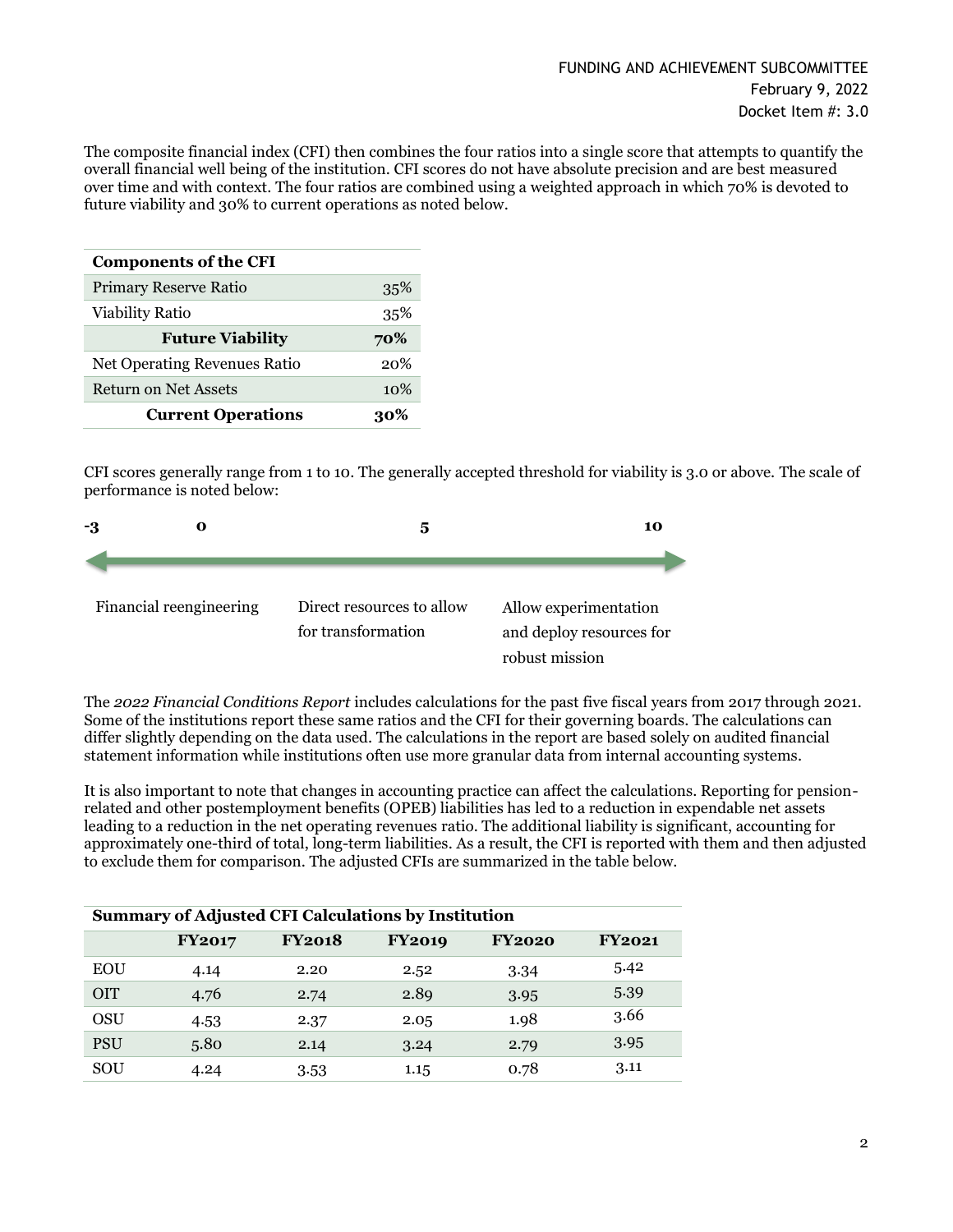| <b>UO</b> | 7.25 | 3.74 | 4.58 | 2.41 | 4.06 |
|-----------|------|------|------|------|------|
| WOU       | 4.64 | 2.94 | 2.67 | 1.12 | 4.18 |

The financial condition at all seven universities during FY2021, as measured by the adjusted composite financial index (CFI), has improved. This is largely due to extraordinary federal revenues received which have allowed the universities to offset the revenue losses and increased costs associated with responding to the pandemic. Furthermore, bond refunding activity reduced long-term liabilities and foundation asset value increases, likely due to changing market conditions, affected available net assets within the financial ratios improving the CFI.

The concern, however, is that the related federal revenues are temporary. Sustainability is the question. The cost saving measures employed during the response were also temporary in many cases. It is uncertain what this will mean for the universities' finances going forward with expected weak enrollments and cost containment challenges resulting from transformational change that is not yet evident.

### **FY2021 General Fund Financial Data (amounts in \$ thousands)**

|                                  | <b>EOU</b>               | <b>OIT</b> | <b>OSU</b>        | <b>PSU</b>               | <b>SOU</b>               | U <sub>O</sub>           | <b>WOU</b>               | <b>TOTAL</b> |
|----------------------------------|--------------------------|------------|-------------------|--------------------------|--------------------------|--------------------------|--------------------------|--------------|
| Gross tuition and fees           | 26,504                   | 39,575     | 448,154           | 223,884                  | 39,908                   | 473,056                  | 45,775                   | 1,296,856    |
| Less fee remissions              | (3,136)                  | (5,296)    | (58, 447)         | (20,363)                 | (3,245)                  | (60, 400)                | (6, 692)                 | (157,580)    |
| Net tuition                      | 23,368                   | 34,279     | 389,707           | 203,521                  | 36,663                   | 412,656                  | 39,082                   | 1,139,276    |
| State appropriations             | 21,664                   | 31,983     | 153,062           | 108,426                  | 23,758                   | 81,919                   | 28,608                   | 449,420      |
| State debt service               | 638                      | 134        | 1,073             | 2,182                    | 179                      | 801                      | 382                      | 5,389        |
| Indirect cost recovery           | 559                      | 641        | 43,296            | 10,336                   | 136                      | 25,953                   | 853                      | 81,774       |
| All other                        | 1,071                    | 2,058      | 37,018            | 12,218                   | 345                      | 13,782                   | 2,929                    | 69,422       |
| <b>Total revenues</b>            | 47,301                   | 69,094     | 624,155           | 336,684                  | 61,081                   | 535,111                  | 71,855                   | 1,745,281    |
| Salary & Wages                   | 22,180                   | 30,899     | 302,809           | 174,152                  | 29,132                   | 258,200                  | 33,876                   | 851,248      |
| Benefits: Health                 | 5,689                    | 7,589      | 62,694            | 29,774                   | 7,026                    | $\overline{\phantom{a}}$ | 8,586                    | 121,357      |
| <b>Benefits: Retirement</b>      | 5,333                    | 6,626      | 63,592            | 37,994                   | 7,050                    |                          | 8,954                    | 129,550      |
| Benefits: Other                  | 1,779                    | 2,541      | 43,436            | 23,151                   | 3,172                    | 179,654                  | 3,015                    | 256,750      |
| Supplies & Services              | 9,066                    | 14,106     | 107,032           | 56,925                   | 10,337                   | 80,884                   | 7,526                    | 285,877      |
| Capital Expenditures             | 557                      | 717        | 4,835             | 1,705                    | 124                      | 3,791                    | 128                      | 11,857       |
| <b>Institutional Student Aid</b> | $\overline{\phantom{0}}$ | 11         | 2,212             | 1,102                    | $\overline{\phantom{a}}$ | 4,710                    |                          | 8,034        |
| <b>Net Fund Transfers</b>        | (124)                    | 4,793      | (10, 420)         | (8,340)                  | 1,526                    | 3,349                    | 5,139                    | (4,077)      |
| <b>Total expenses</b>            | 44,481                   | 67,282     | 576,191           | 316,463                  | 58,367                   | 530,588                  | 67,225                   | 1,660,596    |
| <b>Net Income (Loss)</b>         | 2,819                    | 1,813      | 47,965            | 20,221                   | 2,714                    | 4,523                    | 4,630                    | 84,685       |
| As a % of Revenue                | 6%                       | 3%         | 8%                | 6%                       | 4%                       | 1%                       | 6%                       | 5%           |
| <b>Beginning Fund Balance</b>    | 11,334                   | 13,593     | 79,193            | 105,083                  | 5,081                    | 54,401                   | 6,240                    | 274,925      |
| Additions/Deductions             | $\overline{\phantom{a}}$ | (170)      | $\qquad \qquad -$ | $\overline{\phantom{a}}$ | $\overline{\phantom{a}}$ | 2,361                    | $\overline{\phantom{a}}$ | 2,191        |
| <b>Ending Fund Balance</b>       | 14,153                   | 15,235     | 127,157           | 125,304                  | 7,795                    | 61,285                   | 10,870                   | 361,800      |
| Balance as a % of Revenue        | 30%                      | 22%        | 20%               | 37%                      | 13%                      | 11%                      | 15%                      | 21%          |
| <b>Months of Balance</b>         | 3.6                      | 2.6        | 2.4               | 4.5                      | 1.5                      | 1.4                      | 1.8                      | 2.5          |